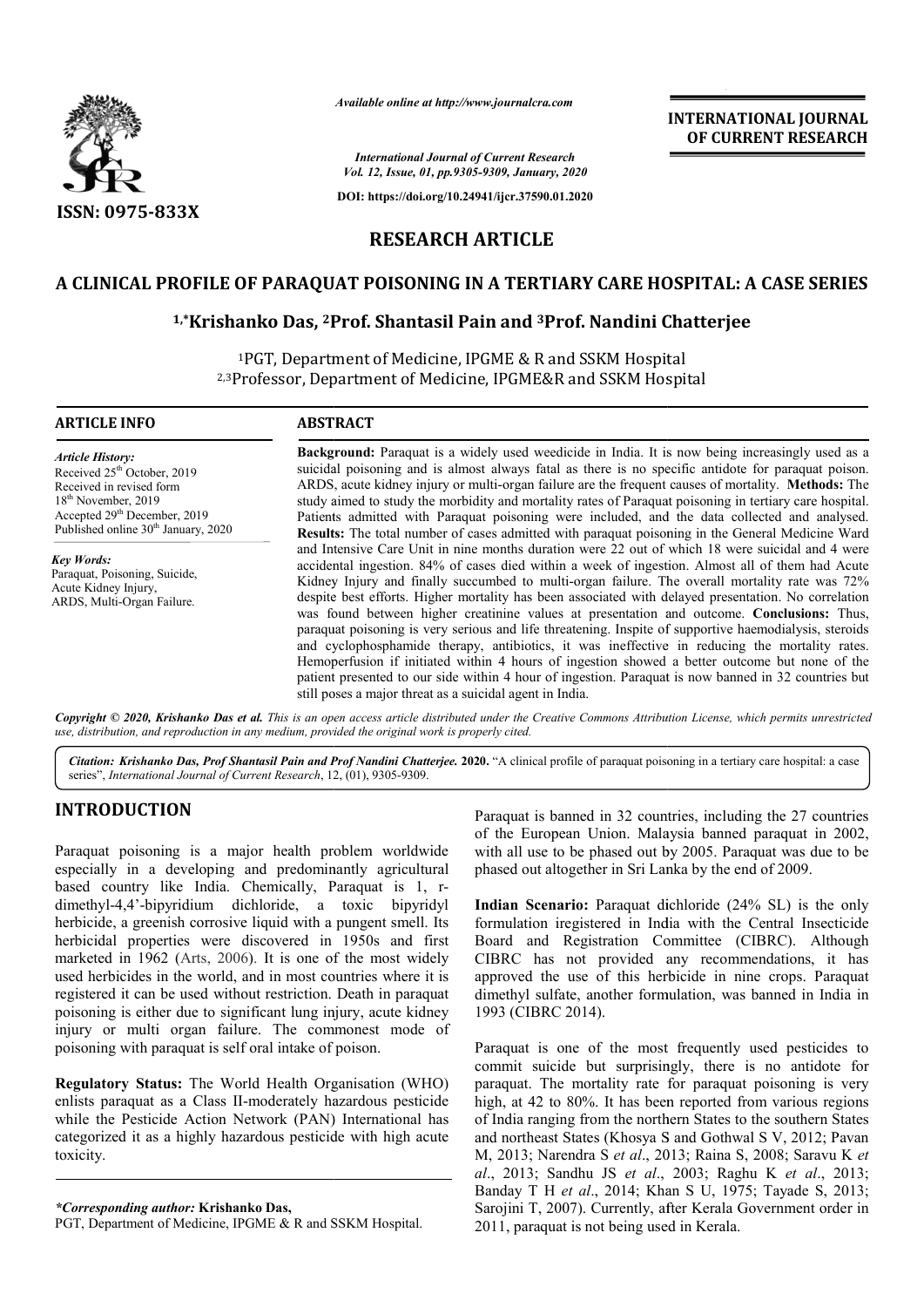

**Figure 1. Age and sex distribution of patients presenting with paraquat poisoning (n=22)**







**Figure 3. Icterus following paraquat poisoning Figure 4. Yellow tongue following paraquat ingestion**



**Figure 5. Distribution of time onset of ingestion to death (n=13)**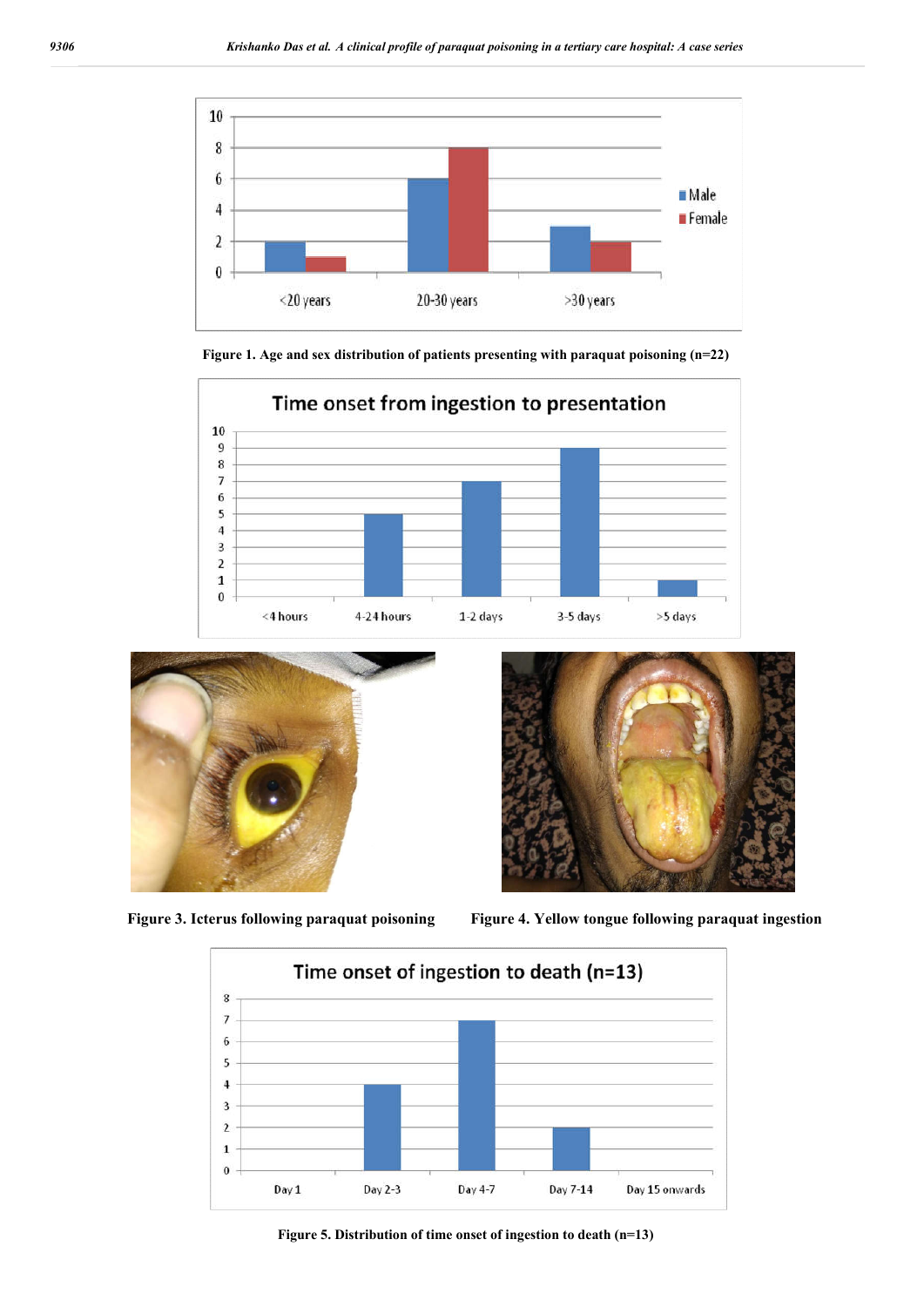Pathogenesis: Paraquat is poorly absorbed (around 1 to 5 %) via oral route in humans. The volume of distribution is 1-2 L/kg. It is unbound to plasma proteins with a mean distribution half-life of five hours and a mean elimination half-life of 84 hours (Houze, 1990). Paraquat is not actively metabolized in the body, with more than 90% being excreted unchanged in urine. The primary target organ of paraquat poisoning is the lung, but it is also distributed in the heart, liver, and kidney. The brain is now recognised as another target organ: after a single injection paraquat is clearly seen in the brain (Cal EPA 2010). There is active, energy-dependent uptake of paraquat by type 1 and type 2 alveolar epithelium in the lungs, via the polyamine uptake pathway (Honoré, 1994). Paraquat leads to the formation of superoxide anions by redox-cycling-process in the presence of NADPH and cytochrome P450 reductase which is more toxic than hydrogen peroxide (Suntres, 2002). The protective mechanisms such as catalase and glutathione peroxidase are overwhelmed and the resultant oxidative stress cause mitochondrial damage. The hydroxyl radical, formed in the presence of iron, induce lipid peroxidation which causes cell membrane damage and cell death (Jones, 2000). Paraquat thus leads to extensive mitochondria damage of cells through the production of free radicals and oxidative stress, resulting in the interruption of important biochemical processes, cell death, and multi-organ failure.

A wide variety of lethal doses have been reported in literature some in terms of ions and some in terms of concentration.

Oral: Kemi (2006): • Oral LD50 rat = 40-200 mg/kg • Oral LD50 mouse = 120 mg/kg  $\cdot$  Oral LD50 guinea pig = 22-80 mg/kg • Oral LD50 rabbit = 49-150 mg/kg • Oral LD50 sheep = 50-75 mg/kg • Oral LD50 cat = 26-50 mg/kg • Oral LD50  $dog = 25-50$  mg/kg • Oral LD50 monkey = 50 mg/kg • Oral LD50 human = 40-60 mg/kg. According to Wesselings *et al*, the lowest fatal dose recorded for humans is 17 mg/kg, but even lower doses may be fatal for children.

## **METHODOLOGY**

The study is a retrospective study conducted at our Tertiary Care Hospital for a period of 9 months. The history, time onset from ingestion to hospitalization, initial managements at other hospitals prior to referral, presenting symptoms, investigations and death records were reviewed and data analysed anonymously. Quantification of the amount of paraquat ingested could not be established accurately. Patients having serum creatinine≥1.5 mg/dl were classified to have Acute Kidney Injury, those with elevated ALT and serum Bilirubin and/or INR≥1.5 were classified as having liver failure and those with Pa02≤60mmHG were classified to have Acute Lung Injury. Multiple Organ Dysfuction were also noted when multiple organs were involved. The patients were clinically screened for any evidence of infection and routine blood & urine investigations were performed in all patients. It is worth mentioning that in a significant number of patients admitted with suspected paraquat ingestion, documentation of intake of the same could not be verified and were subjected to PM examination. They were not included in the data.

#### **RESULTS**

A total of 22 patients were admitted or later confirmed with a diagnosis of paraquat poisoning. 10 were male and 12 were female. Unfortunately only 5 among those admitted survived. 3 among those admitted left against medical advice. All patients had ingested paraquat orally and the intent was suicidal in 18 of the cases and accidental in 4 out of the 22 admitted. The age distribution of those admitted is shown below with the majority in the age group of 20-30 yrs. The time onset from ingestion to hospitalization is depicted in figure below with the majority of presentation being between 1-3 days. The predominant presenting clinical features included vomiting(100%), oral ulcerations, odynophagia, dysphagia, burning epigastric pain, oliguria and AKI (19 out of the 22 patients) with majority needing dialysis, respiratory distress



**Figure 6. Distribution of mortality based on creatinine values at presentation**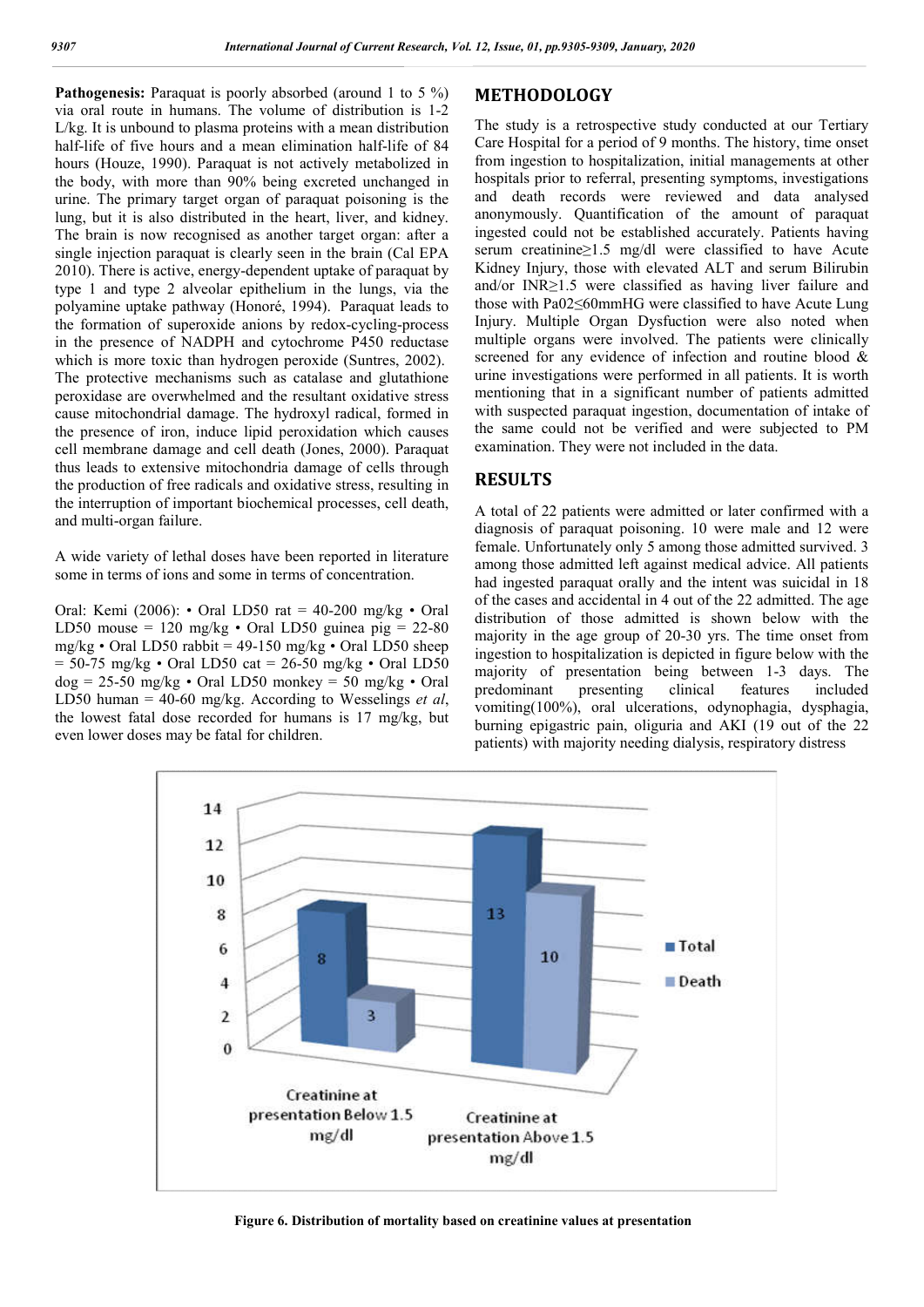needing ventilator support, jaundice, altered sensorium, hypotension etc. Majority had multiorgan dysfunction syndrome and finally succumbed to death (67%). Majority of the death occurred 12 hours after ingestion. Out of the survivors, only 3 were asymptomatic and developed AKI which resolved with conservative management and discharged. Rest 2 had features of ARDS, AKI and mild transaminitis which improved conservatively. Quantification of the amount of paraquat ingested could not be established accurately. The mean duration of admission till death was 4.8 days. The overall picture is depicted below.

Among those hospitalized, 11 patients were shifted to the Intenstive Care Unit and only 3 of them survived. Although the mortality was higher in patients with creatinine at baseline ≥1.5mg/dl, there was no significant statistical difference between the two groups. Also, there was no correlation found between the creatitine values at presentation and the outcome of the patient (spearman co-efficient  $p=0.157$  and p-value $>0.05$ )

# **DISCUSSION**

Paraquat poisoning is of toxicological importance in India especially eastern India, as it is widely used as a weedicide.